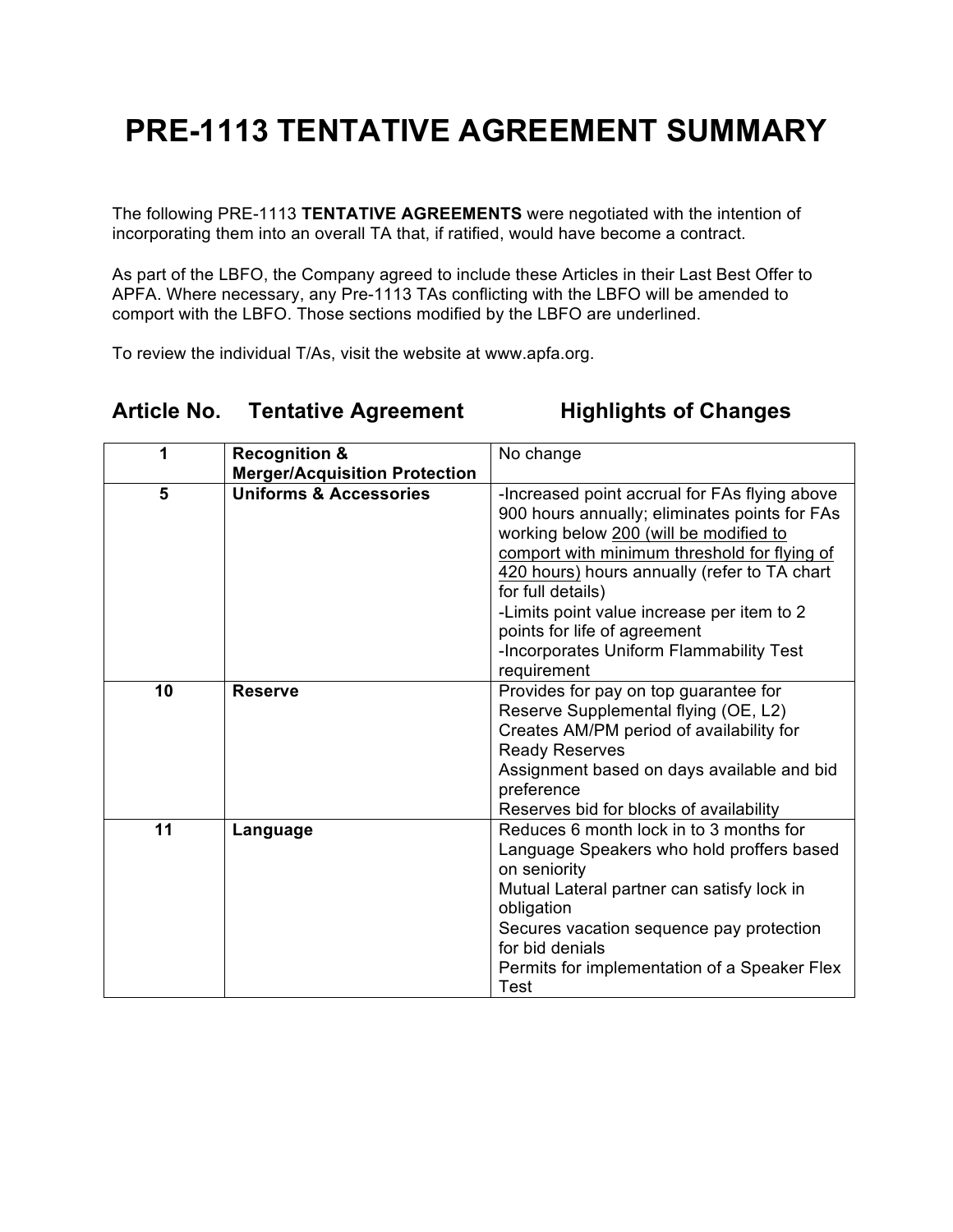| 12              | <b>Filling of Vacancies</b>          | Increased flexibility for report to base                                                      |
|-----------------|--------------------------------------|-----------------------------------------------------------------------------------------------|
|                 |                                      | Seven day notice and right to remove name                                                     |
|                 |                                      | from transfer/proffer list                                                                    |
|                 |                                      | Eliminates right of FA to rescind a domestic                                                  |
|                 |                                      | transfer award/international mutual transfer                                                  |
|                 |                                      | award                                                                                         |
|                 |                                      | Allows FAs on non-flying status to accept                                                     |
|                 |                                      | proffer as long as scheduled report can be                                                    |
|                 |                                      | accomplished: creates one time automatic                                                      |
|                 |                                      | right to next proffer if report cannot be                                                     |
|                 |                                      | accomplished                                                                                  |
|                 |                                      | Eliminates different systems for international<br>and domestic mutuals; pool pairing (current |
|                 |                                      | Domestic procedure) will apply to both                                                        |
|                 |                                      | divisions                                                                                     |
| 14              | <b>Seniority List</b>                | No change                                                                                     |
| 15              | <b>Period of Probation</b>           | No change                                                                                     |
| 16              | <b>Reduction in Force</b>            | Replaces certified mail with 2 day delivery                                                   |
|                 |                                      | service                                                                                       |
|                 |                                      | Requires notice to APFA of the number of                                                      |
|                 |                                      | Overage Leaves granted at each base                                                           |
|                 |                                      | Allows recalled FAs a one time chance to                                                      |
|                 |                                      | return to the base from which they were                                                       |
|                 |                                      | furloughed at the first transfer opportunity                                                  |
|                 |                                      | Provides for unlimited recall rights for all FAs                                              |
|                 |                                      | whose names appear on the recall list as of<br>10/02/09                                       |
| 17              | <b>Transfer to Non-Flying or</b>     | No change                                                                                     |
|                 | <b>Supervisory Duties</b>            |                                                                                               |
| 18              | <b>Moving Expenses</b>               | Improves expense reimbursement equal to                                                       |
|                 |                                      | applicable current company policy                                                             |
|                 |                                      | Deletes HNL moving allowance                                                                  |
| 19              | <b>Leaves of Absence</b>             | Requires the company to notify APFA of                                                        |
|                 |                                      | approved leaves greater than 16 days on a                                                     |
|                 |                                      | monthly basis<br>Allows FAs on Special Assignment to                                          |
|                 |                                      | maintain and accrue seniority for the length of                                               |
|                 |                                      | the assignment                                                                                |
|                 |                                      | Modifies language to require FA to obtain                                                     |
|                 |                                      | prior written approval for outside employment                                                 |
|                 |                                      | while on leave of absence                                                                     |
| 20              | <b>Medical Appeals / Arbitration</b> | Improves process for appeals and requires                                                     |
|                 |                                      | enhanced company contact obligation                                                           |
| 22 (Old)        | <b>Joint Scheduling Committee</b>    | Moves current language to Article 9                                                           |
| <b>22 (New)</b> | <b>Training &amp; Meetings</b>       | Contractual language and Letters of                                                           |
|                 |                                      | Agreement relating to Training and Meetings                                                   |
|                 |                                      | incorporated into new Training Article                                                        |
|                 |                                      | Retain ability to self enroll for recurrent                                                   |
|                 |                                      | training during base month. Self-enrollment                                                   |
|                 |                                      | no longer an option in Grace month for those                                                  |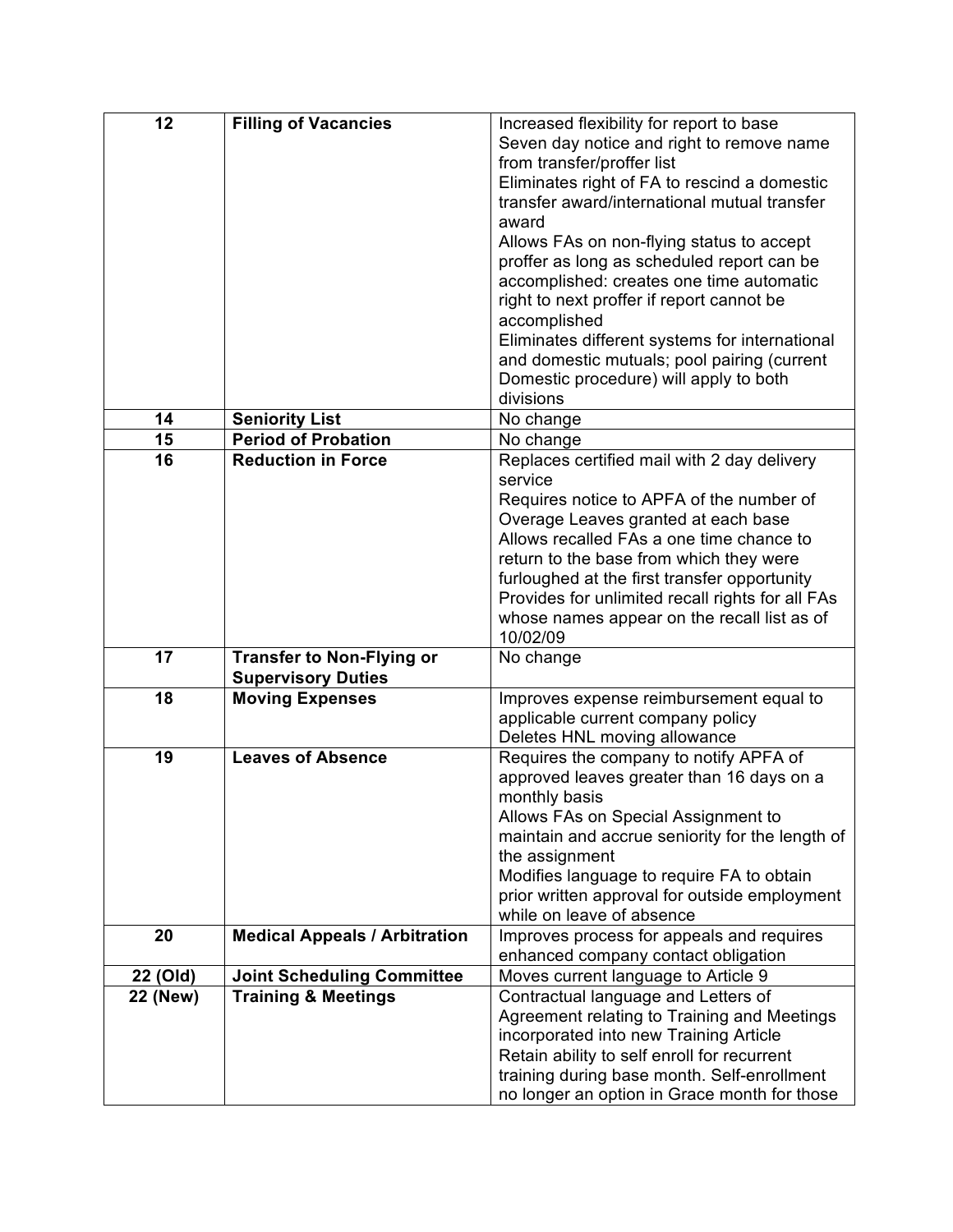|    |                                                     | who do not attend in Base Month regardless                                |
|----|-----------------------------------------------------|---------------------------------------------------------------------------|
|    |                                                     | of reason.                                                                |
|    |                                                     | Added provision for FA not qualified on any                               |
|    |                                                     | equipment at base due to retiring aircraft or                             |
|    |                                                     | aircraft type no longer flying at base                                    |
| 23 | <b>Emergency Assignments</b>                        | Requires notice to APFA if supervisors are                                |
|    |                                                     | utilized in the order of open time                                        |
| 24 | <b>Copies of the Agreement</b>                      | Eliminate "pocket sized" (will be modified to                             |
|    |                                                     | reflect elimination of printed agreement)                                 |
| 25 | <b>Exchange of Trips</b>                            | Deletes test of comparable time for trip trades                           |
|    |                                                     | Prohibits parking of trips to be eligible for                             |
|    |                                                     | <b>TTOT and MU</b>                                                        |
|    |                                                     |                                                                           |
|    |                                                     | Incorporates Reserve TT test                                              |
|    |                                                     | Allows for TT and TTOT across divisions for                               |
|    |                                                     | dual qualified FAs                                                        |
|    |                                                     | Allows low time FAs to straight pick up from                              |
|    |                                                     | OT                                                                        |
|    |                                                     | Allows OT seat swap to 0800 the day before                                |
|    |                                                     | Permits expanded TT finder and Schedule                                   |
|    |                                                     | Enhancement Period (SEP)                                                  |
|    |                                                     | Requires legal rest plus 1 hour for trip trade                            |
|    |                                                     | "buffer"                                                                  |
|    |                                                     | Creates reducible guarantee for AVBL                                      |
|    |                                                     | schedule                                                                  |
| 27 | <b>Bereavement</b>                                  | Extends leave to domestic partners and FA                                 |
|    |                                                     | grandchildren                                                             |
|    |                                                     | Provides for a charge of one PE day for a                                 |
|    |                                                     | single duty period removal (turn around,                                  |
|    |                                                     | regardless of calendar days involved)                                     |
|    |                                                     | FA must use the allowed three PE days                                     |
|    |                                                     | within 30 days of death                                                   |
|    |                                                     | FA may use six PVDs (3 hour daily rate) in                                |
|    |                                                     | conjunction with PE within 60 days of death                               |
|    |                                                     | Moves language to Article 19 - Leave of                                   |
|    |                                                     | Absence                                                                   |
| 28 | <b>Dispute Resolution &amp;</b><br><b>Grievance</b> | No change                                                                 |
|    |                                                     |                                                                           |
| 29 | <b>System Board of Adjustment</b>                   | No change                                                                 |
| 30 | General                                             | Renames Article 30 Early Retirement                                       |
|    |                                                     | provision to Early Out                                                    |
|    |                                                     | Moves various items to more appropriate                                   |
|    |                                                     | <b>Articles</b>                                                           |
|    |                                                     | Requires notice of policy/procedure changes                               |
|    |                                                     |                                                                           |
|    |                                                     | through Flight Service website<br>Company shall bear expense of necessary |
|    |                                                     |                                                                           |
|    |                                                     | passports and visas                                                       |
|    |                                                     |                                                                           |
|    |                                                     |                                                                           |
|    |                                                     |                                                                           |